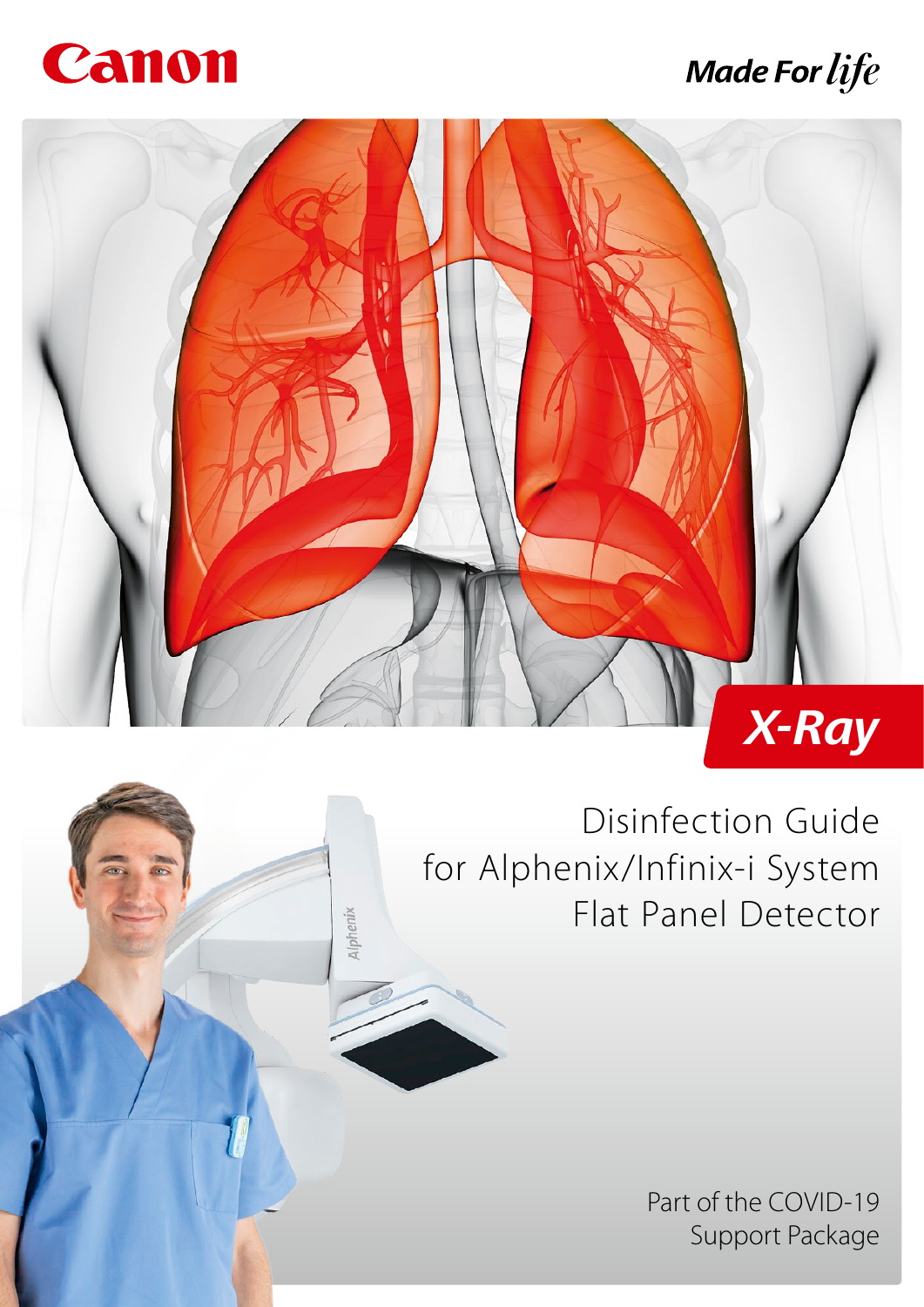## **4.4 Checks after Operation**

Check the following during post-operational check.

- **(1) Confirm that there is no damage, abnormal sound, or abnormal smell from the system.**
- **(2) Fully wipe off stains on the system to prevent deterioration due to corrosion.**

| <b>AWARNING:</b> | Turn OFF the power of the system before cleaning or disinfection. If<br>the power is ON, a malfunction or an accident may occur. Entry of<br>liquids such as disinfectant, detergent, or water into the system may<br>result in an electric shock or explosion. |
|------------------|-----------------------------------------------------------------------------------------------------------------------------------------------------------------------------------------------------------------------------------------------------------------|
|                  |                                                                                                                                                                                                                                                                 |

### **4.4.1 Cleaning**

After operating the system, clean the main unit and the room.

If cleaning is performed by a cleaning agency, ensure that they are aware of the following WARNING and CAUTION instructions.

|  | <b>AWARNING:</b> 1. If the system is stained with blood etc. and disinfection is required,<br>perform appropriate disinfection.                                   |
|--|-------------------------------------------------------------------------------------------------------------------------------------------------------------------|
|  | 2. Do not pour or spray liquids such as water or detergent on the system.<br>Entry of liquids into the system may cause a malfunction or an<br>accident.          |
|  | 3. Do not pour liquids such as water or detergent on the floor. Entry of<br>liquids into the system or into the cable pit may cause a malfunction or<br>accident. |
|  |                                                                                                                                                                   |

**CAUTION:** Do not clean the system with solvents (such as paint thinner or benzine) or abrasive cleansers, because they may cause surface damage or discoloration.

### **(1) Cleaning the system**

- Wipe off stains with a soft cloth moistened with mild detergent.
- Dilute the detergent to the concentration specified by the manufacturer.
- Moisten a soft cloth with diluted detergent and then wring the cloth out firmly so that the detergent does not drip from the cloth.
- Wipe off the stains and then wipe the system again with a dry soft cloth.

#### **(2) Cleaning of the room**

Remove dust from the room using a vacuum cleaner. When cleaning the floor, use a tightly wrung out mop or cloth so that water does not drip.